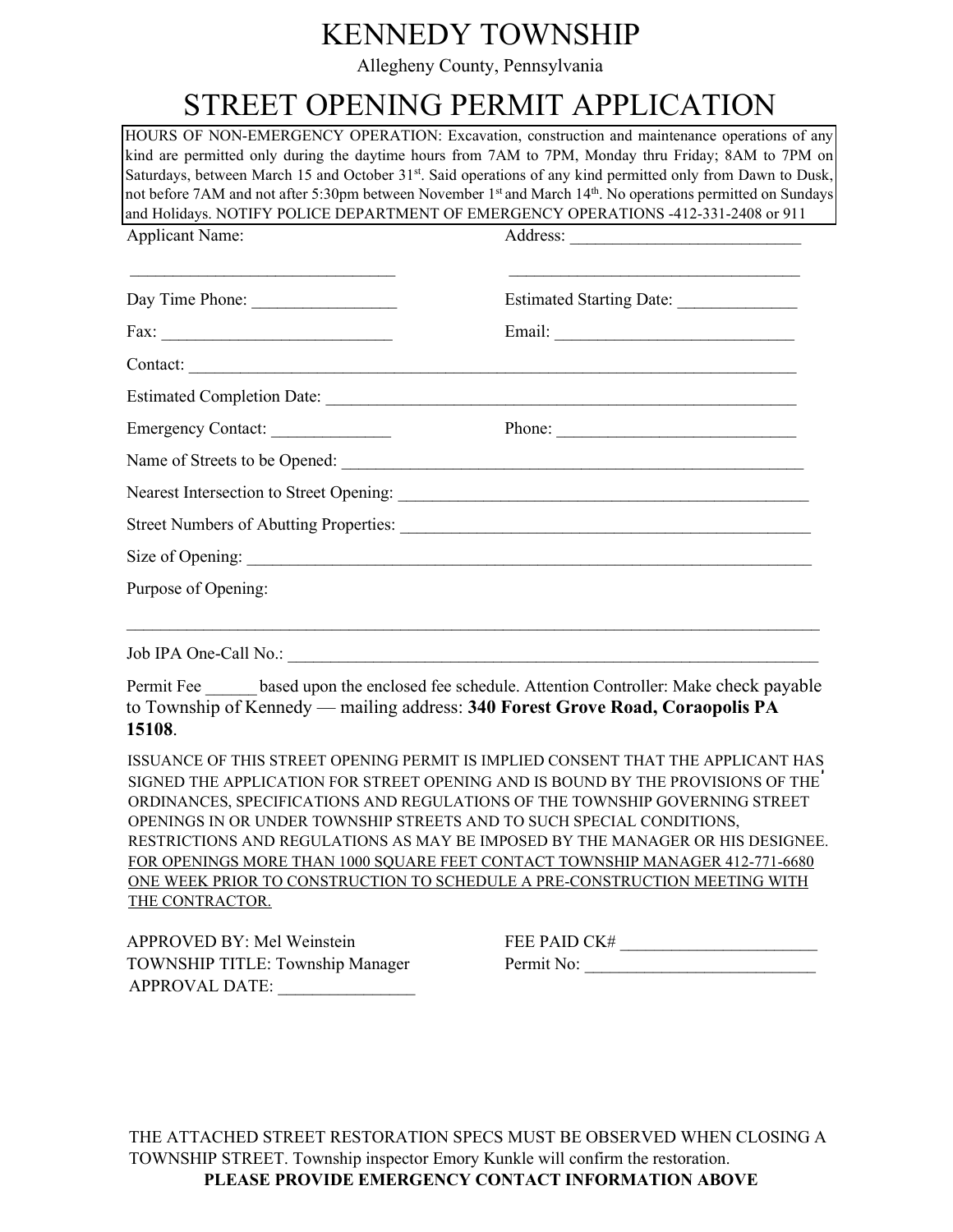## FOR TOWNSHIP USE

| FINAL INSPECION DATE:                     | $\rm RV$                                |
|-------------------------------------------|-----------------------------------------|
| APPROVED RESTORATION $\Box$ YES $\Box$ NO | Emory Kunkle, Remington Vernick & Beach |
| Cc: Kennedy Township Road Department      |                                         |

Emory Kunkle, Remington Vernick & Beach Engineers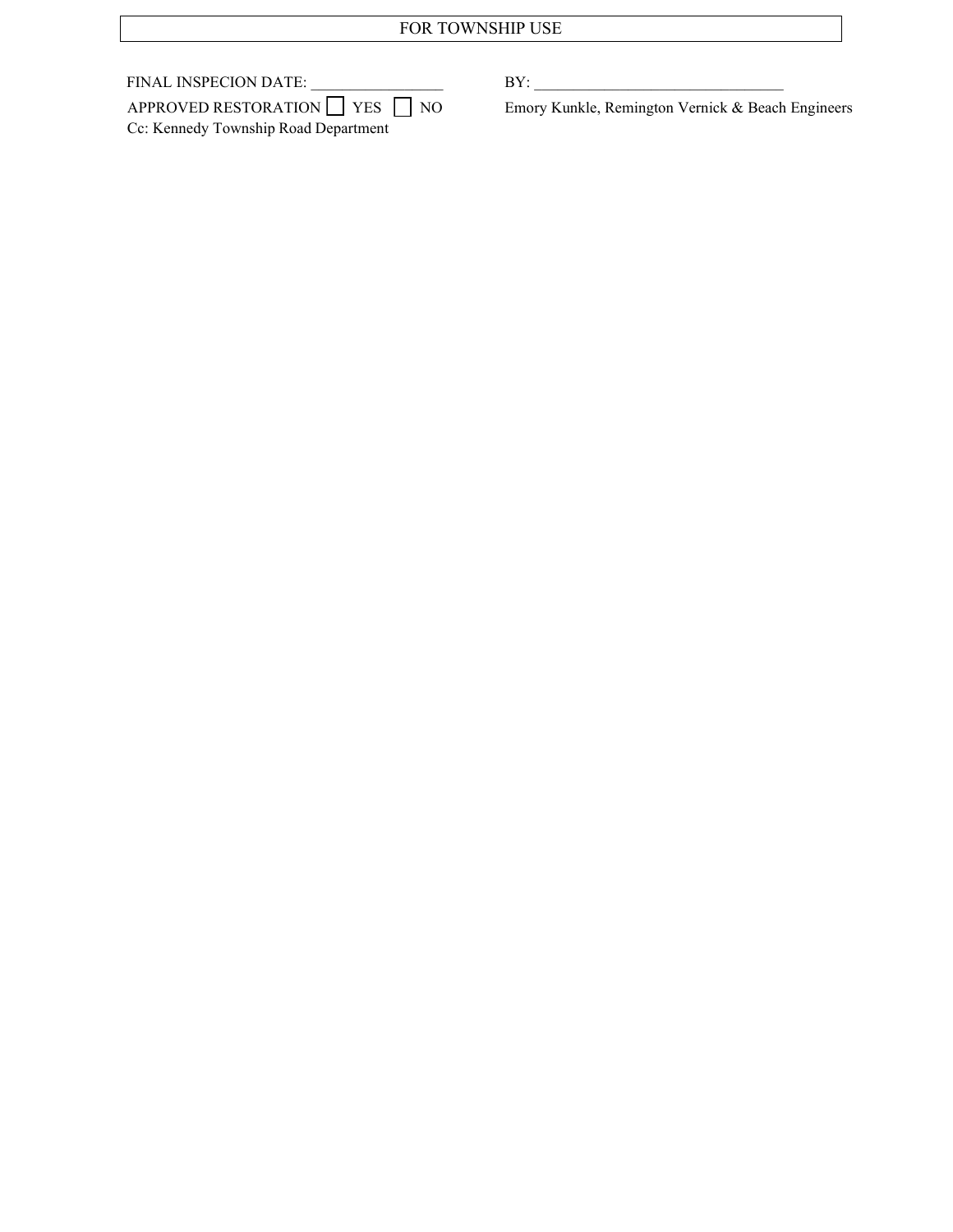## **TOWNSHIP OF KENNEDY ALLEGHENY COUNTY, PENNSYLVANIA ORDNANCE NO. 427**

### **AN ORDNANCE OF THE TOWNSHIP OF KENNEDY, ALLEGHENY COUNTY, PENNSYLVANIA, AMENDING SECTION 5 OF ORDINANCE NO, 321, REGULATING THE GROUND OPENING OF STREETS AND RIGHT-OF-WAYS FOR THE USE OF THE PUBLIC.**

 **WHEREAS**, the Kennedy Township Board of Commissioners find it necessary to adjust certain permit fees within the Township to maintain a fiscal balance to the administration of' certain fees,

 **NOW AND THEREFORE BE IT ORDAINED AND ENACTED** by the Board of Commissioners of the Township of Kennedy, Allegheny County, Pennsylvania, and it is hereby ordained and enacted by the authority of the same as follows:

**SECTION 1**: Section 5 of Ordinance No. 321 is amended to read as follows:

Each and every applicant shall pay to the Township the following permit fees at the time application is made for a permit to excavate or open any street or right-of-way in the Township. Where the excavation or opening is:

| a. | Less than $100$ sq. ft.                      |   | \$150.00 |
|----|----------------------------------------------|---|----------|
|    | b. $100$ sq. ft. but less than 200 sq. ft.   |   | \$225.00 |
|    | c. $200$ sq. ft. but less than $300$ sq. ft. | ٠ | \$300.00 |
|    | d. $300$ sq. ft. but less than 1,000 sq. ft. |   | \$650.00 |
| e. | Each additional 300 sq. ft. or part          |   |          |
|    | thereof will be an additional                |   | \$300.00 |

**SECTION 2**: All other Ordinances and Resolutions and/or parts of Ordinances or Resolutions conflicting with this Ordinance are hereby repealed.

**SECTION 3**: Ordinance shall become effective and enacted the first day of Januaw in the year 2006.

**ORDAINED AND ENACTED** by the Board of Commissioners of the Township of Kennedy this 12<sup>th</sup> day of December 2005.

#### **ATTEST: TOWNSHIP OF KENNEDY**

tucció Panizzi, President Township Manager and of Commissioners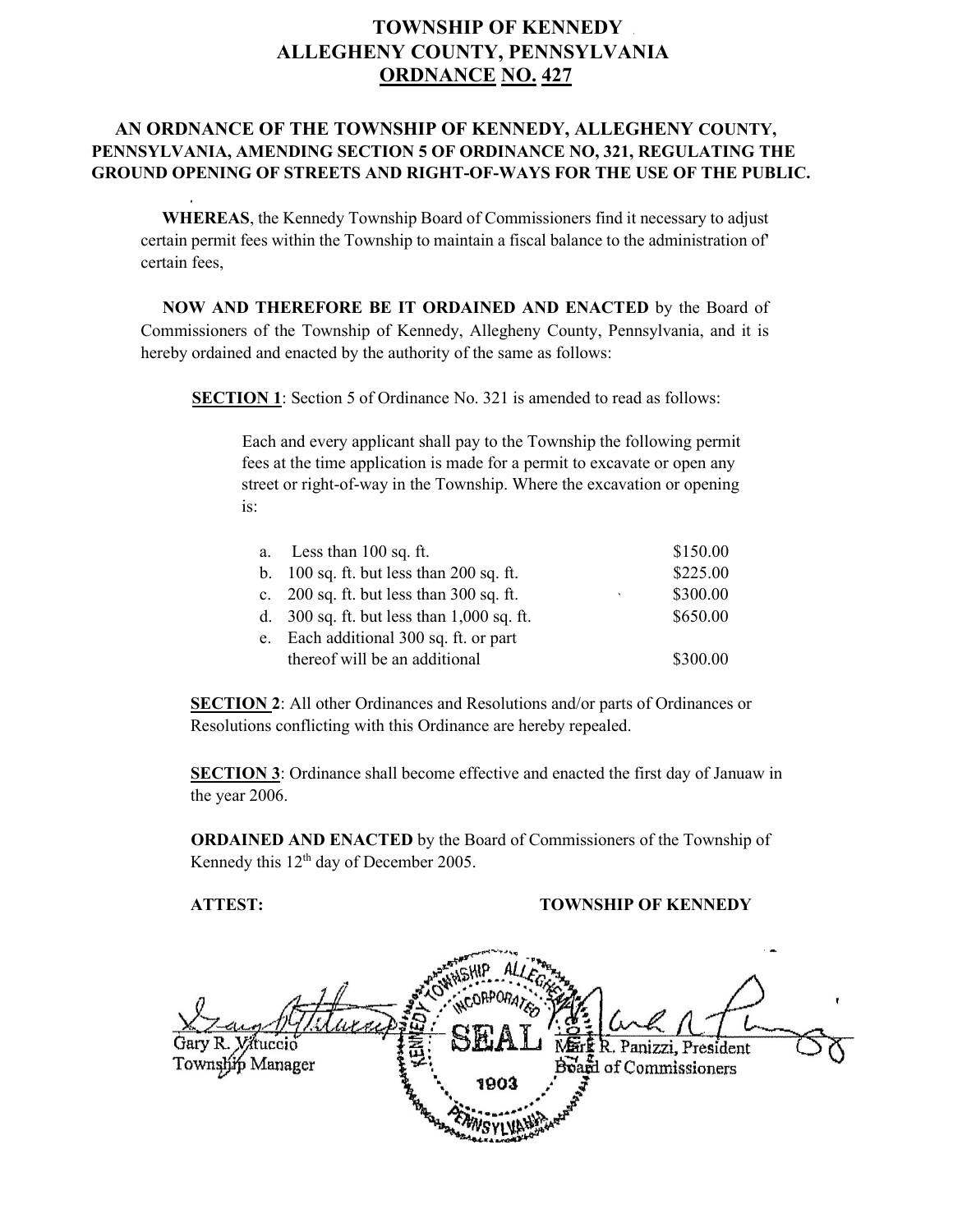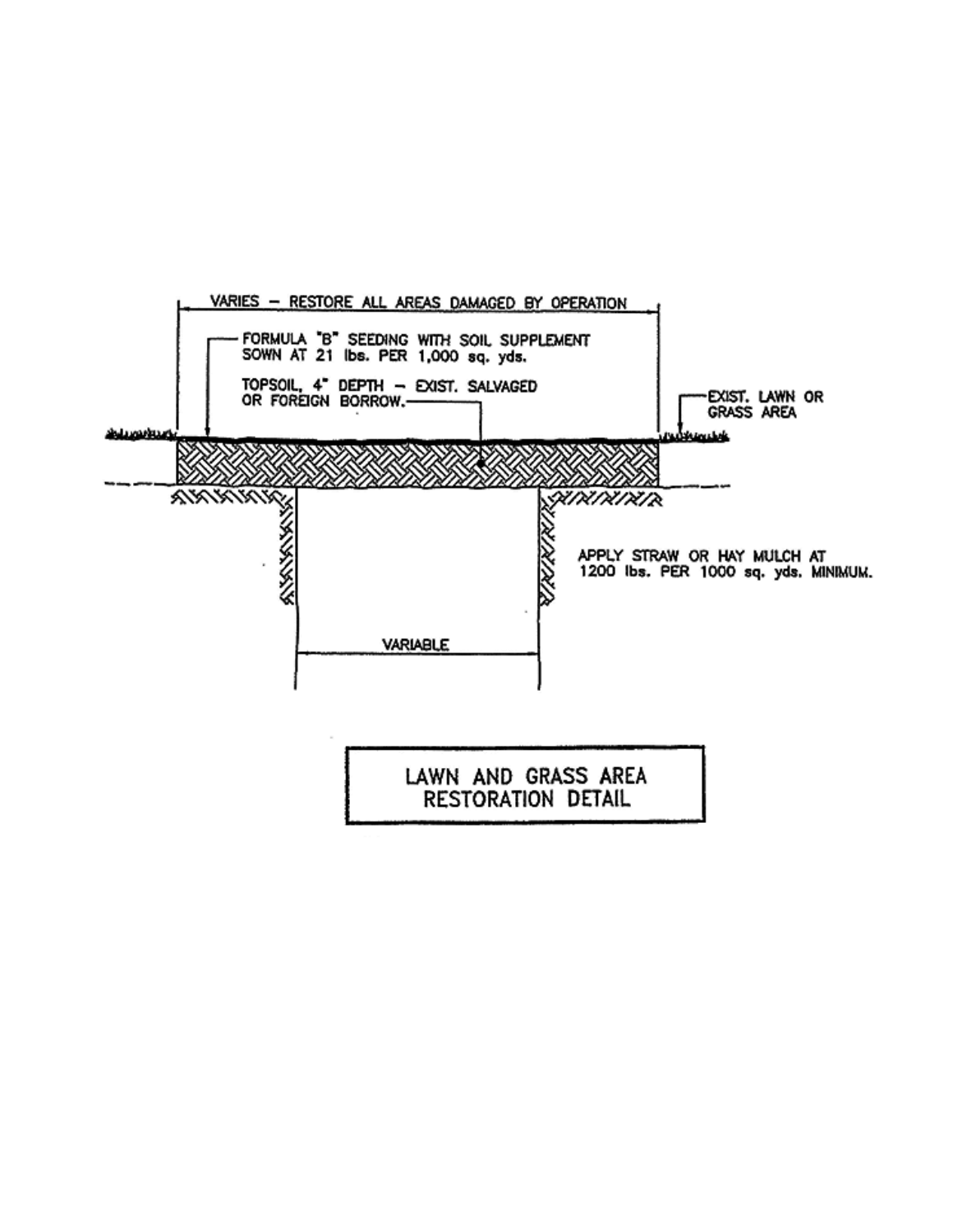

| CONCRETE PAVEMENT,          |  |
|-----------------------------|--|
| CONCRETE SHOULDER, AND      |  |
| DRIVEWAY RESTORATION DETAIL |  |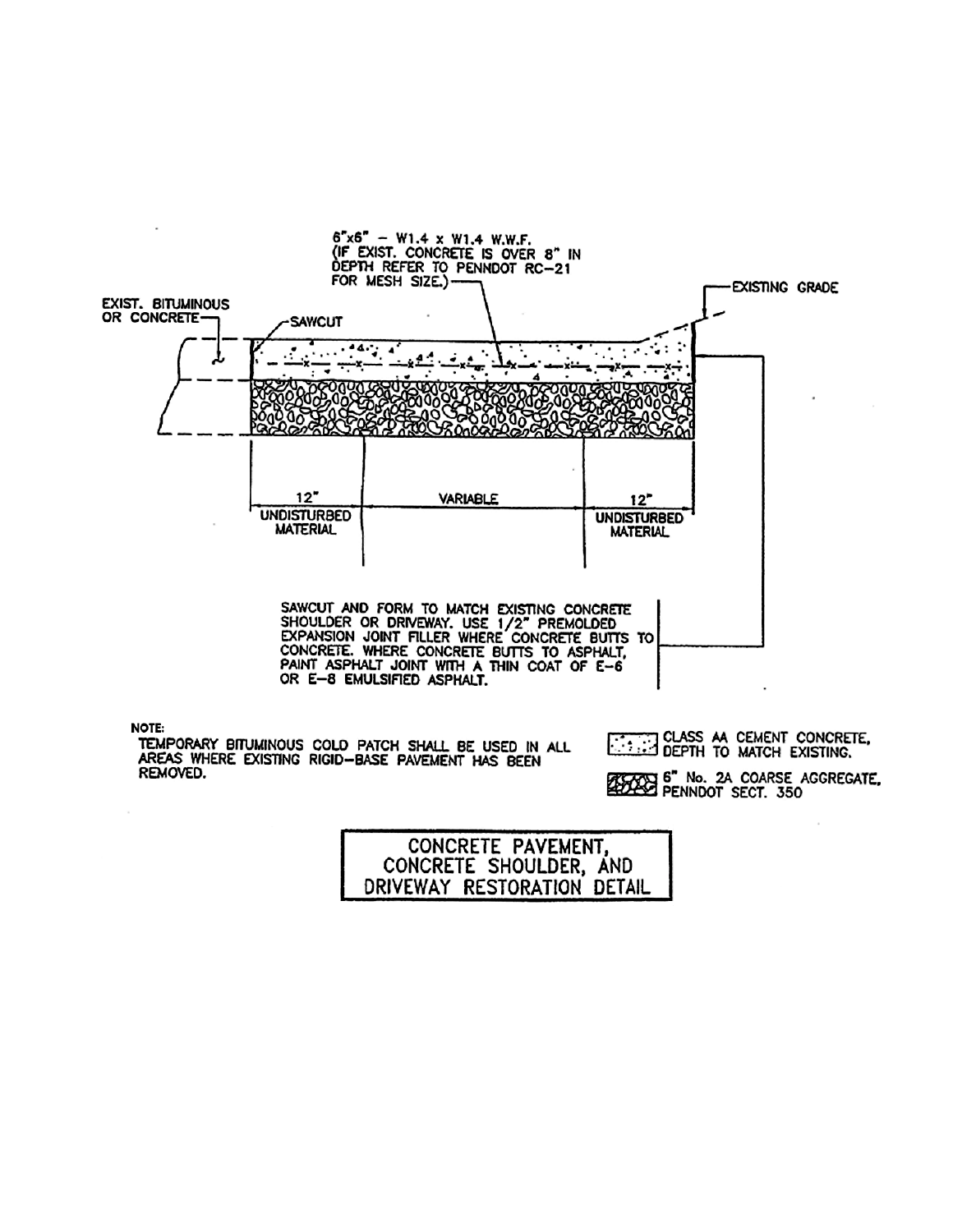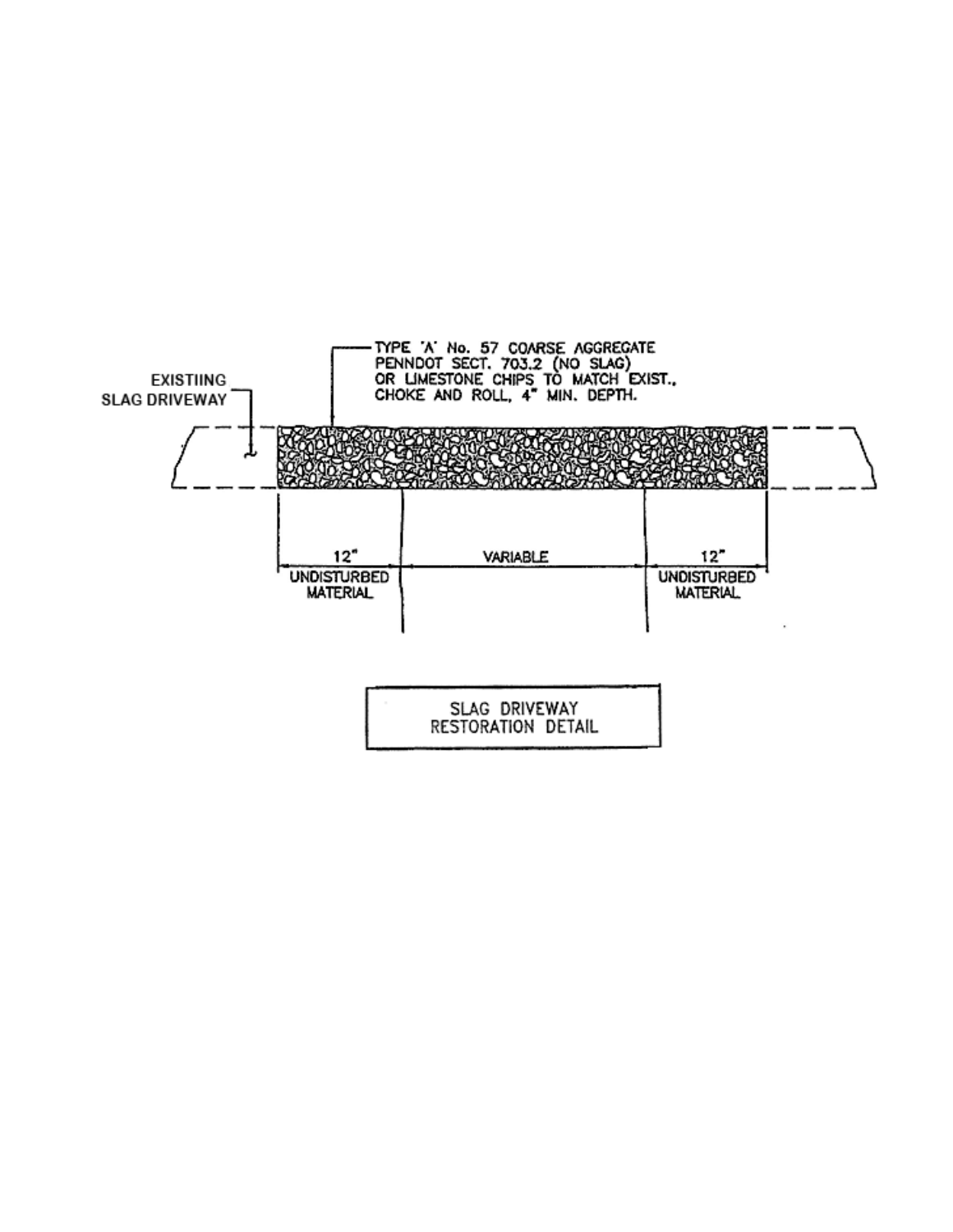#### (APPLICABLE ONLY TO ROADS RESURFACED IN THE LAST FIVE (5) YEARS)



2008 <sup>e "</sup> No. 2A SUBBASE.<br>22 PENNOOT SECT, 350

PAVEMENT REPLACEMENT DETAIL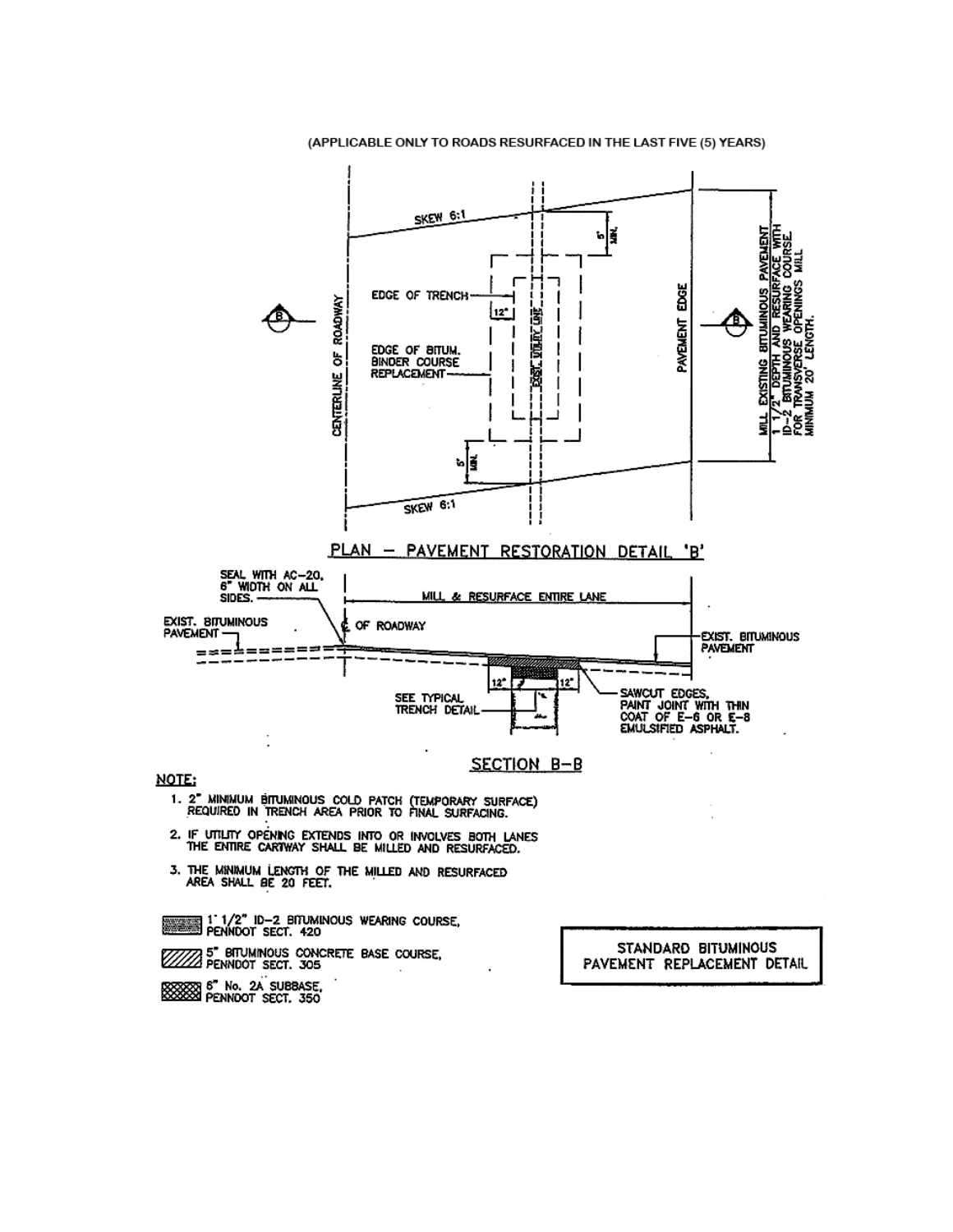

#### **NOTES:**

- 
- 1. FORM OUTSIDE EDGES AND JOINTS WITH 1/4" RADIUS EDGING TOOL.<br>2. FORM TRANSVERSE DUMMY JOINTS @ 5 FOOT INTERVALS, APPROX. 1/8" WIDE AND AT LEAST 1 INCH DEEP.
- \*3. WHEN BUTTING INTO EXISTING BITUMINOUS, SAWCUT BITUMINOUS AND PAINT BITUMINOUS WITH A THIN COAT OF E-6 OR E-8 EMULSIFIED ASPHALT.<br>\*4. WHEN BUTTING INTO EXISTING CONCRETE, SAWCUT CONCRETE AND
- USE 1/2" PREMOLDED EXPANSION FILLER FULL DEPTH OF SIDEWALK.

TYPICAL CONCRETE SIDEWALK REPLACEMENT DETAIL